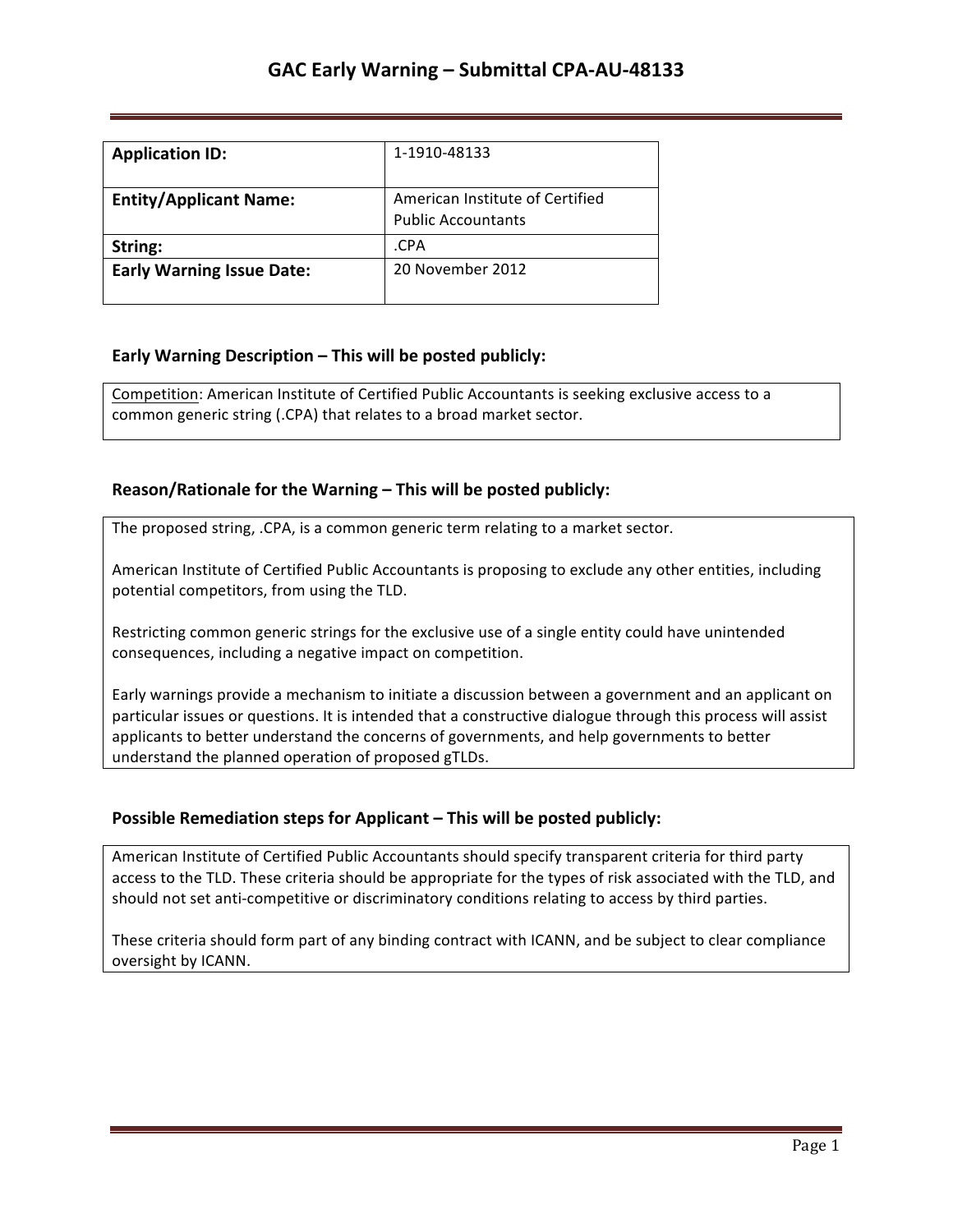## **Further Notes from GAC Member(s) (Optional) – This will be posted publicly:**

This Early Warning is from the Department of Broadband, Communications and the Digital Economy (DBCDE), on behalf of the Australian Government. In the first instance, communications and responses to this early warning should be emailed to gacearlywarning@gac.icann.org, with the text "Australian EW" and the application ID in the subject field.

# **INFORMATION FOR APPLICANTS**

# **About GAC Early Warning**

The GAC Early Warning is a notice only. It is not a formal objection, nor does it directly lead to a process that can result in rejection of the application. However, a GAC Early Warning should be taken seriously as it raises the likelihood that the application could be the subject of GAC Advice on New gTLDs or of a formal objection at a later stage in the process. Refer to section 1.1.2.4 of the Applicant Guidebook (http://newgtlds.icann.org/en/applicants/agb) for more information on GAC Early Warning.

## **Instructions if you receive the Early Warning**

**ICANN** strongly encourages you work with relevant parties as soon as possible to address the concerns voiced in the GAC Early Warning.

## **Asking questions about your GAC Early Warning**

If you have questions or need clarification about your GAC Early Warning, please contact gacearlywarning@gac.icann.org. As highlighted above, ICANN strongly encourages you to contact gacearlywarning@gac.icann.org as soon as practicable regarding the issues identified in the Early Warning. 

#### **Continuing with your application**

If you choose to continue with the application, then the "Applicant's Response" section below should be completed. In this section, you should notify the GAC of intended actions, including the expected completion date. This completed form should then be sent to gacearlywarning@gac.icann.org. If your remediation steps involve submitting requests for changes to your application, see the change request process at http://newgtlds.icann.org/en/applicants/customer-service/change-requests.

In the absence of a response, ICANN will continue to process the application as submitted.

#### **Withdrawing your application**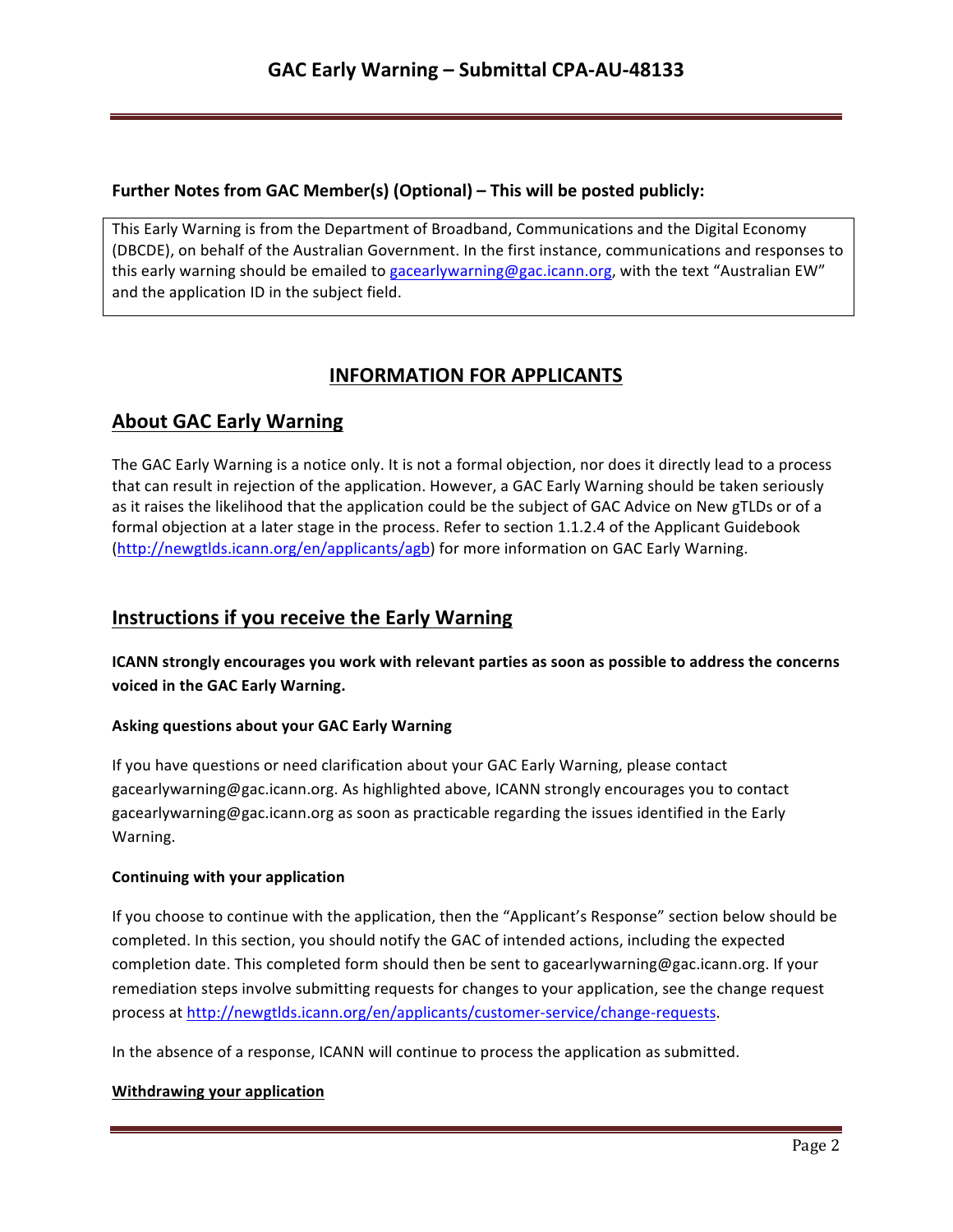## **GAC Early Warning – Submittal CPA-AU-48133**

If you choose to withdraw your application within the 21-day window to be eligible for a refund of 80% of the evaluation fee (USD 148,000), please follow the withdrawal process published at http://newgtlds.icann.org/en/applicants/customer-service/withdrawal-refund. Note that an application can still be withdrawn after the 21-day time period; however, the available refund amount is reduced. See section 1.5 of the Applicant Guidebook.

For questions please contact: **gacearlywarning@gac.icann.org** 

### **Applicant Response:**